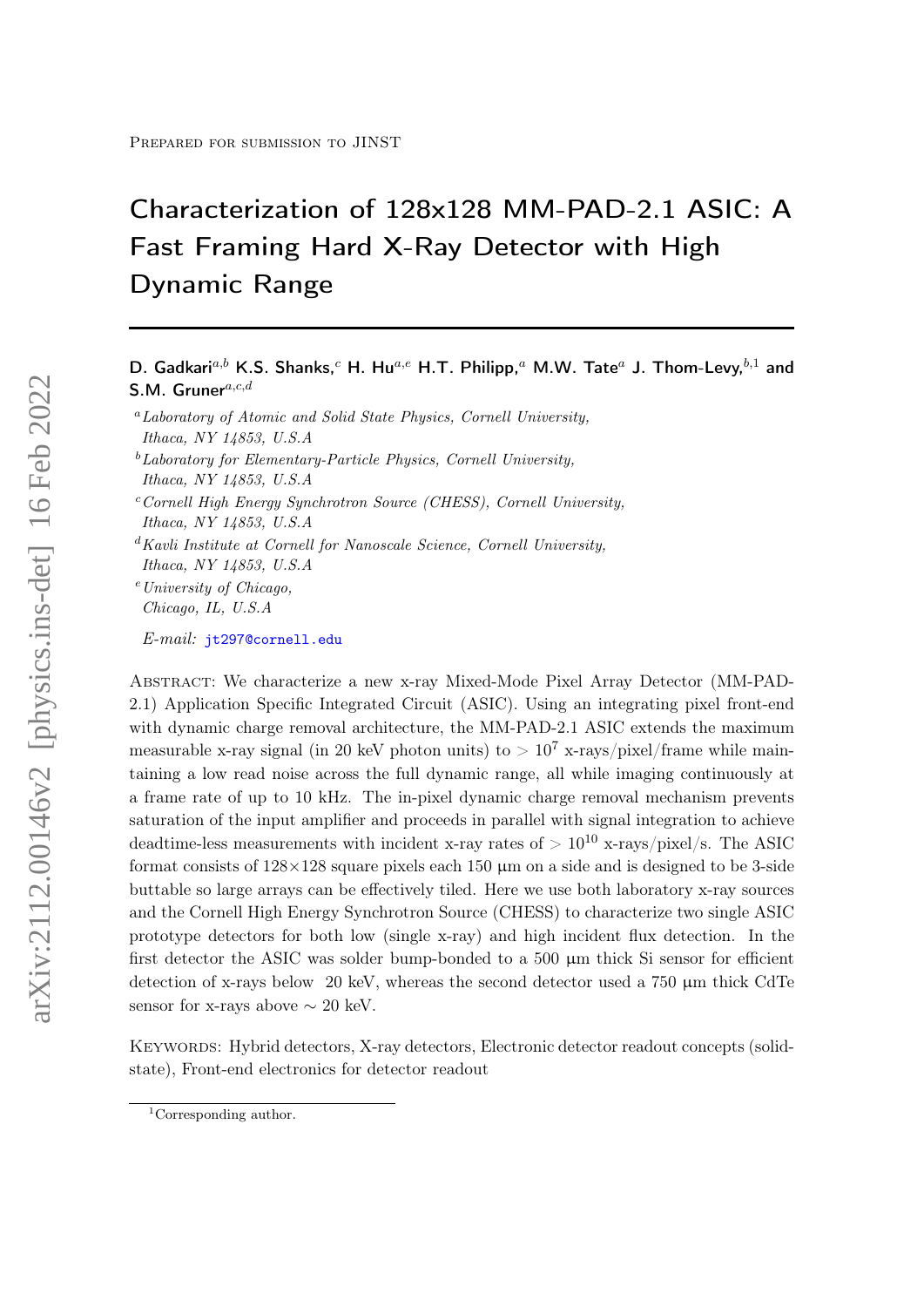# Contents

| $\mathbf{1}$ |                       | Introduction                                          | 1              |
|--------------|-----------------------|-------------------------------------------------------|----------------|
| $\mathbf{2}$ |                       | Detector overview                                     | $\bf{2}$       |
|              | 2.1                   | ASIC                                                  | $\overline{2}$ |
|              | 2.2                   | ASIC-sensor hybrids and test system                   | $\overline{4}$ |
| 3            | ASIC characterization |                                                       |                |
|              | 3.1                   | Signal measurement and analysis techniques            | $\overline{4}$ |
|              | 3.2                   | Pixel gain and noise measurements                     | $\overline{5}$ |
|              | 3.3                   | Analog and digital data merging                       | $\overline{7}$ |
|              | Edge response<br>3.4  |                                                       | 9              |
|              | 3.5                   | Fast-framing characterization                         | 10             |
|              | 3.6                   | Performance of CdTe MM-PAD-2.1 for high-energy x-rays | 11             |
|              |                       | Low-flux performance<br>3.6.1                         | 12             |
|              |                       | High-flux performance<br>3.6.2                        | 13             |
| 4            |                       | Conclusions                                           | 13             |

# <span id="page-1-0"></span>1 Introduction

Synchrotron x-ray facilities are moving towards higher x-ray energies, higher repetition rates and increased brilliance [\[1\]](#page-14-0). Accordingly, we seek to develop x-ray area detectors with wide dynamic range, high stopping power across a wide range of x-ray energies, high frame rates, and accurate measurement of signals ranging from single x-rays per frame to high continuous and instantaneous hit rates.

In a hybrid direct x-ray pixel array detector (PAD), a sensor layer (e.g., of Si or CdTe) absorbs x-rays to produce electron-hole pairs in numbers proportional to the stopped xray energy. An array of pixelated contacts on the backside of the monolithic sensor layer is electrically connected via metal bump-bonds to a corresponding array of pixels in an Application Specific Integrated Circuit (ASIC) layer. Each ASIC pixel has its own circuitry (figure [1\)](#page-3-0) which processes the charge collected from the sensor pixel, with all pixels operating in parallel during the x-ray exposure. The bonded sensor-ASIC combination unit, or "hybrid module" is the fundamental PAD unit. The ASIC die is limited in size by the integrated circuit fabrication process to typically one or two cm across. However, large area detectors may be made by side-by-side tiling of hybrid modules. The ultimate performance of a given detector is limited by the characteristics of the sensor and ASIC that comprise the hybrid module.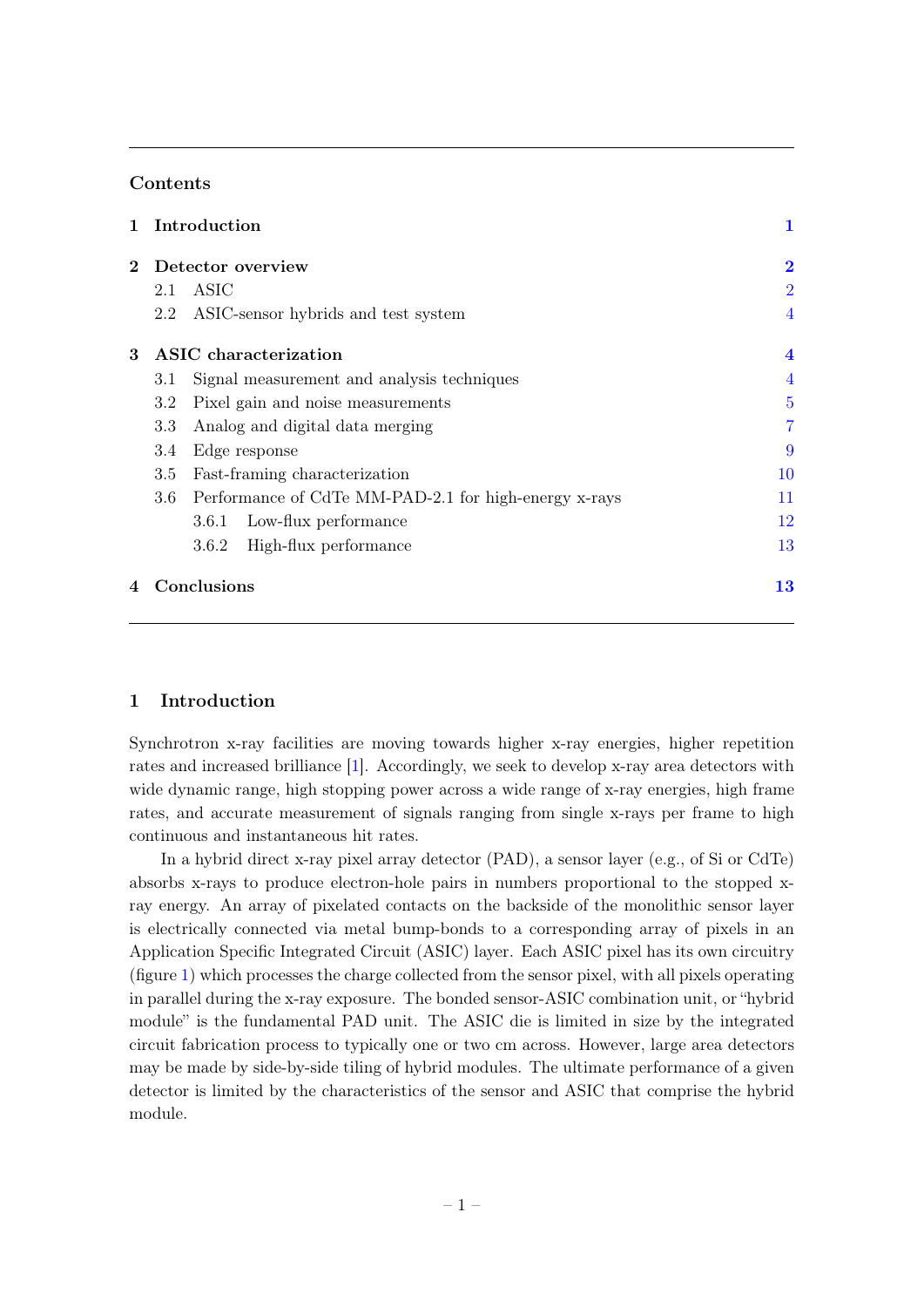Broadly speaking, PADs fall into two groups: those that count, one-by-one, the current pulses resulting from each x-ray ("photon counters") and those that integrate the current for a period of time and then digitize the result ("integrators"). Both photon counters and integrators can have good single x-ray detection capability with the appropriate choices in the front-end amplifier.

The photon counting detectors that predominate at storage ring sources can accurately measure flux rates of  $\sim 10^6$ -10<sup>7</sup> photons/pixel/second [\[2\]](#page-15-0) before x-ray processing times compromise the measurement and introduce counting non-linearities. These flux rates are insufficient for signals encountered at x-ray free electron lasers (XFELs) and are often insufficient at third generation and upgraded storage rings. This has motivated us to focus our effort on developing integrating detectors that do not have the limitations of photon counting detectors.

A first generation Mixed Mode Pixel Array Detector (MM-PAD) platform has been previously developed and was initially bonded to Si sensors [\[3,](#page-15-1) [4\]](#page-15-2). To extend the capabilities at higher x-ray energy ( $> 20 \text{ keV}$ ), CdTe sensors were subsequently bonded to the MMPAD [\[5\]](#page-15-3). Both types of sensors have demonstrated excellent performance in a wide variety of synchrotron radiation experiments [\[6](#page-15-4)[–8\]](#page-15-5). The MM-PAD-1 ASIC operates at frame-rates up to 1.1 kHz, although there is no capability to expose while reading out, limiting the duty cycle at high frame rates. Further, the in-pixel charge removal circuitry has a minimum operation period which limits the sustained signal rate to  $4\times10^8$  x-rays/pixel/s (in 8 keV x-ray units). Updates to the ASIC electronics have been explored over the years [\[9,](#page-15-6) [10\]](#page-15-7) with the aim of increasing the sustained photon rate, improving the duty cycle at high frame rates as well as increasing the overall frame rate. This paper is a report on the characterization of the MM-PAD-2.1 ASIC using Si and CdTe single-module detectors that were built for testing and prototyping purposes. These ASICs will be used to produce several tiled detectors to be installed at beamlines at CHESS and at the Advanced Photon Source (APS) at Argonne National Laboratory.

## <span id="page-2-0"></span>2 Detector overview

#### <span id="page-2-1"></span>2.1 ASIC

The conceptual design of the MM-PAD-2.1, along with measurements using a small-scale  $16\times16$  pixel prototype, is described in [\[11\]](#page-15-8). The block diagram of the MM-PAD-2.1 pixel is shown in figure [1.](#page-3-0) A comparison between the measured MM-PAD-1 and MM-PAD-2.1 systems is listed in table [1.](#page-4-3) The MM-PAD-2.1 uses a Class AB transimpedance amplifier with common mode feedback at the front-end. It has two-stage adaptive gain incorporated, similar to the approach of AGIPD [\[12\]](#page-15-9) and JUNGFRAU [\[13\]](#page-15-10), with the nominal feedback capacitance being 40 fF and 880 fF in high and low gain modes, respectively. As the signal is integrated across the feedback capacitors, the front-end output is compared to a threshold voltage,  $V_{th}$ , which is set globally across the ASIC. When the output of a pixel crosses this threshold for the first time, that pixel switches into low gain mode and a pixel gain-status bit is set. At each subsequent crossing of the threshold, the charge removal circuit is triggered which removes a fixed amount of charge from the front end feedback capacitor. With each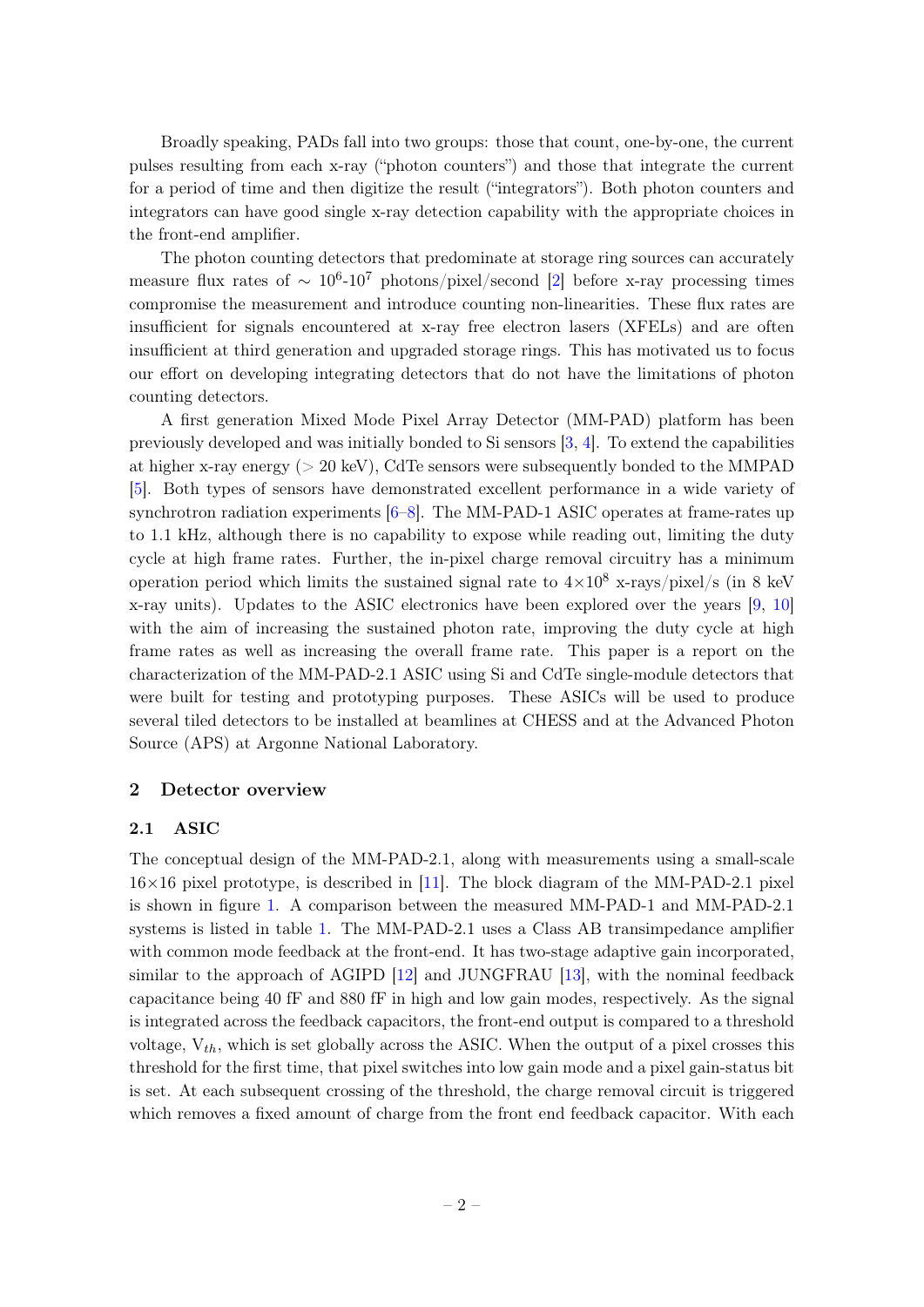

<span id="page-3-0"></span>Figure 1. MM-PAD-2.1 single pixel circuit diagram. The sensor is represented by a diode on the pixel input node. The front-end has a charge integrating amplifier monitored by a voltage comparator. The high-gain and low-gain feedback capacitors are labeled collectively as  $C_F$  for simplicity. The parasitic capacitance at the pixel input node,  $C_{in}$ , is shown for reference and has contributions from the sensor capacitance, CMOS circuitry and bond capacitance. When the voltage comparator is triggered for the first time, the adaptive gain switches to low-gain mode by closing CMOS switch S, setting the in-pixel gain-status bit. All subsequent comparator triggers increment the digital counter and initiate a charge removal (∼ 8 MeV equivalent charge), with integration of charge from the sensor continuing uninterrupted. The dual in-pixel counters and track-and-hold circuit enable expose-during-readout operation.

charge removal cycle, one of the two in-pixel 16-bit counters is incremented. The amount of charge removed per cycle is determined by external biases applied globally across the whole ASIC. Adaptive gain allows a larger amount of charge to be removed per cycle as compared to the MM-PAD-1. This, coupled with faster operation of the charge removal circuitry (100 MHz vs. 2 MHz for the MM-PAD-1), results in a pixel which is now capable of operating at photon fluxes of  $> 10^{10}$  20 keV photons/pix/s. To allow exposure during readout, dual inpixel counters for the digital data, and dual track-and-hold circuits for the residual analog data were implemented. The analog data stream is digitized by ADCs off-chip at a rate of 10 MHz. The readout of the array is broken into 16 banks of  $8\times128$  pixels each with one differential analog output and one LVDS digital output per bank. This architecture allows 10 kHz framing with the duty cycle for exposure at  $> 99\%$ . In the present implementation, the detector is run with a minimum  $1 \mu s$  dead time between frames, allowing continuous operation with 99 % duty cycle at 10 kHz frame rate. Additionally, logic was added to allow the pixels to function correctly with either the collection of holes or electrons from the sensor.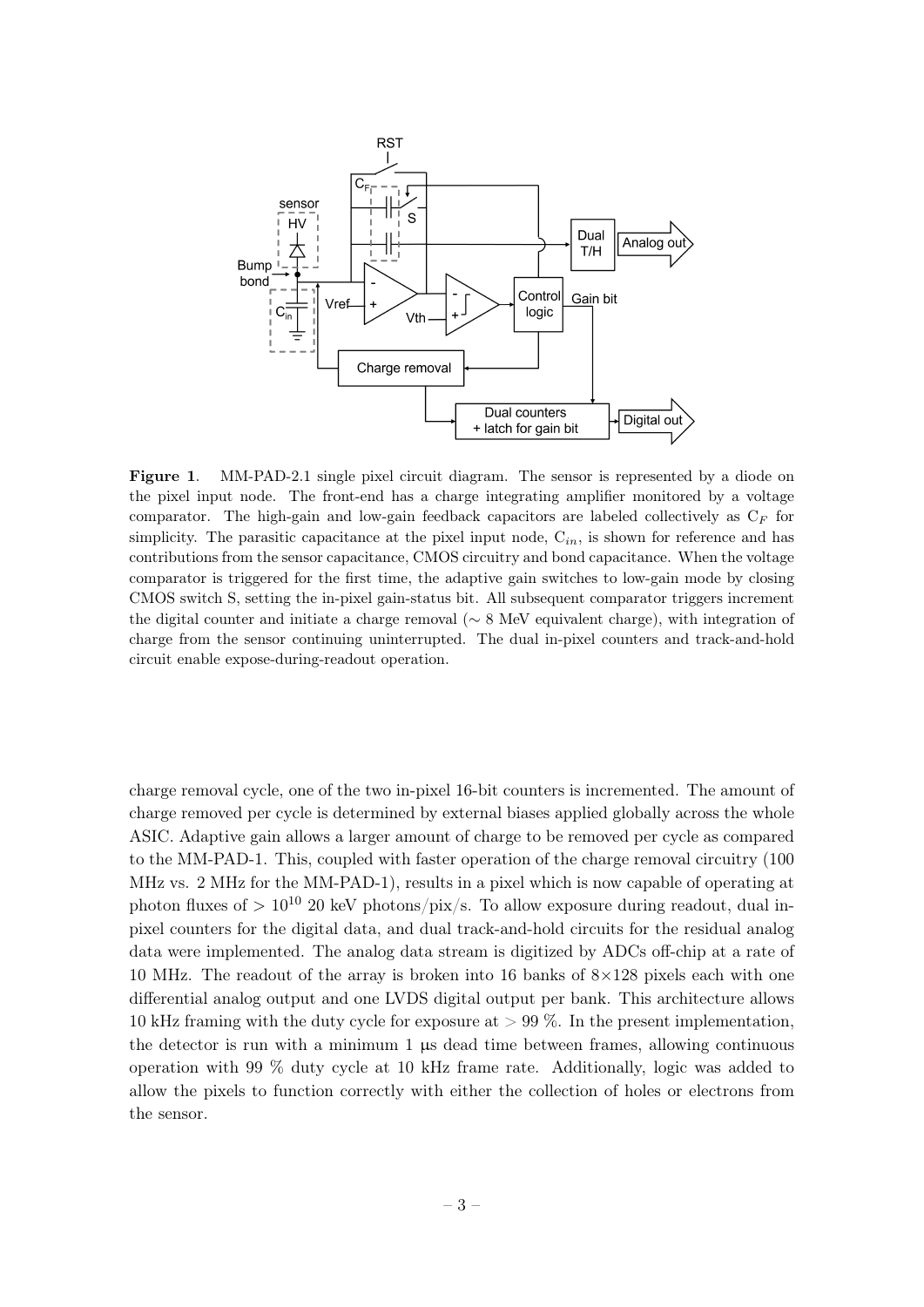|                          | MM-PAD-1                | $MM-PAD-2.1$                  |
|--------------------------|-------------------------|-------------------------------|
|                          | (8 keV equivalent)      | $(20 \text{ keV}$ equivalent) |
| Format                   | $128\times128$          | $128\times128$                |
| Pixel pitch              | $150 \mu m$             | $150 \mu m$                   |
| Sensor                   | Si, CdTe                | Si,CdTe                       |
| Charge Collection        | holes only              | electrons or holes            |
| Frame rate (FR)          | $1.1$ kHz               | $10 \text{ kHz}$              |
| Duty Cycle, max FR       | $0\%$                   | 99\%                          |
| Read noise               | $0.16$ photon           | $0.13$ photon                 |
| Well capacity            | $4.7\times10^7$ photons | $2.2\times10^7$ photons       |
| Instantaneous count rate | $> 10^{12}$ ph/pix/s    | $> 10^{12}$ ph/pix/s          |
| Sustained count rate     | $4\times10^8$ ph/pix/s  | $>3\times10^{10}$ ph/pix/s    |

<span id="page-4-3"></span>Table 1. MM-PAD-1 and MM-PAD-2.1 specification table. Values listed here are for  $128\times128$ pixel ASICs bonded to a Si sensor. The values for the MM-PAD-1 are from [\[4\]](#page-15-2). "Instantaneous count rate" refers to the effective photon rate the detector is capable of measuring in a single pulse  $\text{of} \leq 100 \text{ ps}$ , i.e. in a single storage ring pulse (typically of order 10-100 ps) or XFEL pulse (typically  $\leq 100$  fs).

#### <span id="page-4-0"></span>2.2 ASIC-sensor hybrids and test system

The full-scale MM-PAD-2.1 will consist of a  $2\times3$  array of tiled modules ( $256\times384$  pixels), with a tile comprised of a  $128\times128$  pixel hybrid module consisting of an ASIC bonded to a CdTe sensor for high-energy x-ray ( $> 20 \text{ keV}$ ) applications. Here, we describe characterization measurements for single 128×128 pixel hybrid modules consisting of an MM-PAD-2.1 ASIC bonded to sensors either of Si  $(500 \mu m)$  thick, hole-collecting, fabricated by SINTEF, Oslo, Norway and solder bump-bonded by Micross, North Carolina, USA) or In Schottky CdTe (750 µm thick, hole-collecting, fabricated by Acrorad, Okinawa, Japan and solderbump bonded by Direct Conversion, Espoo, Finland). Each of the ASIC-sensor hybrid modules is attached to an aluminum heat sink using thermally conductive silicone adhesive and wire bonded to a printed circuit board. A thermoelectric cooler is used to keep the Si sensor at -20 $\degree$ C and the CdTe sensor at  $0\degree$ C. The sensors are over-depleted by applying a voltage of 150 V across the Si and 400 V across the CdTe sensor. The temperature and the bias across the CdTe sensor were determined in previous studies [\[5\]](#page-15-3) to minimize polarization effects. The printed circuit board is mated with a secondary long circuit board that is used for routing electric signals to and from the detector module. A dedicated FPGA is used to assemble and organize the data stream, which is then sent via a Cameralink connection to a PC for storage and analysis.

# <span id="page-4-1"></span>3 ASIC characterization

#### <span id="page-4-2"></span>3.1 Signal measurement and analysis techniques

As described in section [2.1,](#page-2-1) the MM-PAD-2.1 output consists of two data streams for each pixel. The first is the residual analog signal which is digitized off-chip to 14 bits and is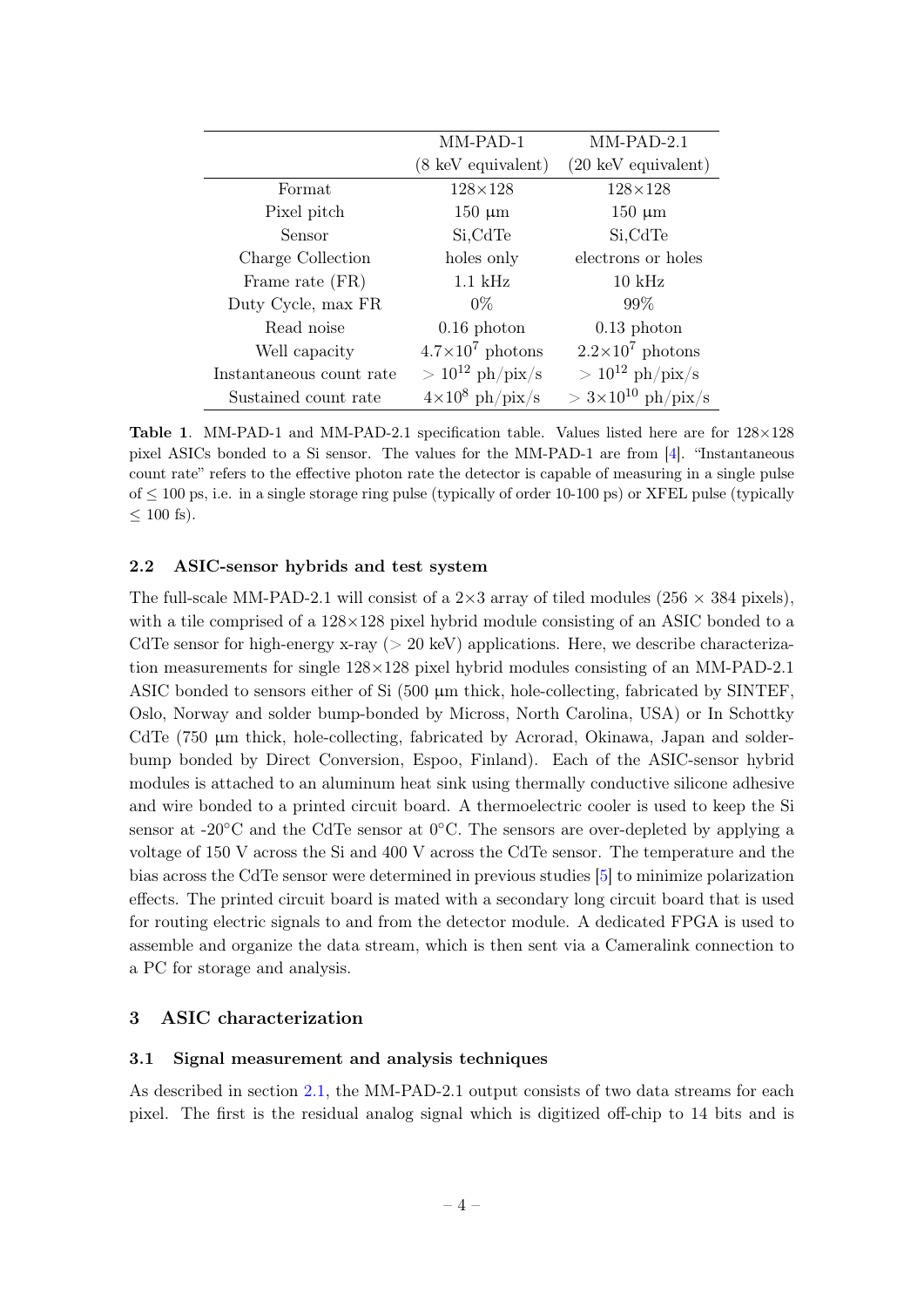reported in analog-to-digital units (ADU). The second stream is the count of the number of charge removals combined with the gain bit of the integration stage. These streams are scaled together to a number proportional to the total deposited energy per pixel as described in section [3.3.](#page-7-0) An average of ∼ 100 dark images is subtracted from the combined data streams. This subtraction removes any accumulated dark current as well as the zero point offset of the circuitry. A frame-by-frame common-mode offset (< 10 ADU) is observed even after background subtraction. This can be corrected using a statistical "debouncing" technique for frames having a sufficient number of pixels with no recorded photons which allows an adjusted "zero" level to be determined. The magnitude of the common mode offset is small enough to be ignored for those frames with a higher level of illumination.

#### <span id="page-5-0"></span>3.2 Pixel gain and noise measurements

Pixel gain was determined in high-gain mode via x-ray spectral histograms. For the Si sensor system, the gain measurement was first done for a subset of pixels. A 150  $\mu$ m thick tungsten pinhole mask with 25 µm diameter hole size was placed in front of the detector. To reduce effects of charge sharing between pixels, data analysis was limited to those spots which were isolated to a single pixel. These spots were produced with monochromatic 22.16 keV x-rays coming from a graphite monochromator illuminated by a 50 W silver anode tube operated at 45 kV and 0.4 mA. The resulting exposures are governed by a Poisson distribution in the number of x-rays per frame, with pixels recording no x-rays in most frames, 1 x-ray in some frames, 2 x-rays in even fewer frames etc. Ten thousand x-ray frames along with 200 dark (no signal) frames were captured.

From the set of background subtracted and debounced frames, a histogram of the recorded signal in each pixel is produced (in units of  $\mathrm{ADU}_H$ , where  $\mathrm{ADU}_H$  refers to analogto-digital units in high-gain). Each histogram consists of a discrete series of peaks as seen in figure [2,](#page-6-0) where the position of the peaks on the x-axis corresponds to the number of the absorbed photons. Hence, the first peak centered at  $0$  ADU<sub>H</sub>, corresponds to 0 absorbed photons, the next peak to 1 absorbed photon and so on. The spacing between any pair of consecutive peaks then corresponds to the signal recorded by the pixel in  $\text{ADU}_H$  for a single absorbed photon and is the pixel gain  $[ADU_H/keV]$ . A sum of Gaussians with relative intensities following a Poisson distribution is fit to the data to extract the gain, as described previously in [\[14\]](#page-16-0). Figure [2](#page-6-0) (black) shows the photon spectra of one of the Si sensor pixels obtained using the tungsten mask.

To gather gain information from all the pixels in the Si sensor array, a second set of measurements was conducted. Here, an approximately uniform illumination was made using a 50 W molybdenum anode x-ray tube operated at 25 kV and 0.365 mA. A 200  $\mu$ m thick zirconium filter was placed downstream of the x-ray tube to improve the fraction of x-rays from the 17.48 keV Mo K $\alpha$  line. Frames were taken such that there was less than 0.1 x-ray/pixel/frame to minimize overlap of x-ray events. The histogram of pixel values contains x-ray events which share charge across pixel boundaries, but a large fraction of events are fully contained within a single pixel, resulting in a sharp photon peaks. The gain measured by isolated illumination was found to be within 1% of the gain measured by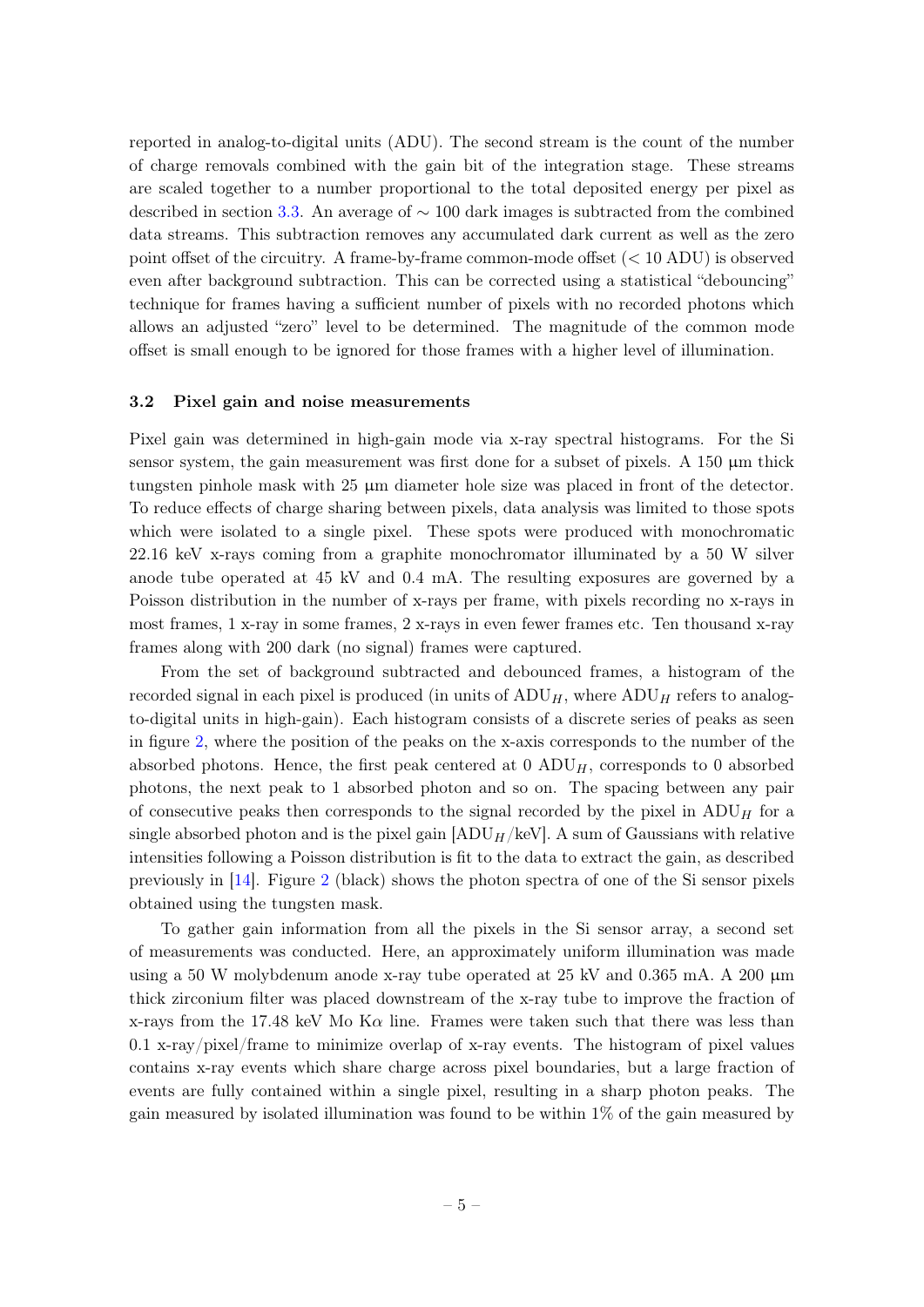

<span id="page-6-0"></span>**Figure 2.** Pinhole spectra using 22.16 keV Ag K- $\alpha$  x-rays for pixels in the (black) Si sensor system, and (red) CdTe sensor system. The peaks at 0 ADU correspond to frames with no incident x-ray. The peaks at 248 ADU (black) and 388 ADU (red) correspond to frames with one x-ray photon. The average gain for the pixels in high-gain mode is measured to be 11.2 ADU $_H$ /keV for the Si sensor system and 8.32 ADU<sub>H</sub>/keV for the CdTe sensor system.

flood illumination. The average pixel gain across the  $128\times128$  pixel detector was measured to be  $11.2 \pm 0.1$  ADU<sub>H</sub>/keV for the Si sensor.

For the CdTe sensor system, pixel gain was measured using a  $150 \mu m$  thick tungsten mask with 75 µm diameter hole size to isolate the pixels. The central pixel regions were illuminated with 22.16 keV Ag K $\alpha$  line, with the silver tube operating at 45 kV and 0.4 mA, and the  $K\alpha$  selected using the graphite monochromator. The frame integration time was set to 10 ms and 10,000 x-rays frames, along with 500 dark frames, were captured for the measurement. Figure [2](#page-6-0) (red) shows the photon spectra of one of the CdTe sensor pixels. The average gain measured for the CdTe system is  $8.32 \pm 0.02$  ADU<sub>H</sub>/keV. The measured ratio of  $0.74 \pm 0.01$  between the gains of CdTe and Si is slightly less than the expected value of 0.817, which is the ratio between the pair creation energies of CdTe and Si [\[15\]](#page-16-1). This could be due to a decrease in charge collection efficiency (CCE) in the CdTe material due to the presence of traps or also possibly due to higher input capacitance  $C_{in}$  in the CdTe sensor, resulting in a reduced CCE [\[14\]](#page-16-0).

Read noise was measured for both the Si and CdTe sensor systems using 1000 dark frames for each type. The frame integration time was set to 100 µs so that the noise contribution due to dark current was negligible. The average noise across the Si sensor system was measured to be  $2.5 \pm 0.07$  keV. The average noise in the CdTe sensor system was 3.72  $\pm$  0.07 keV. Thus, the Si and CdTe systems provide an SNR of  $\geq$  2 for x-ray energies above 5 keV and 8 keV respectively.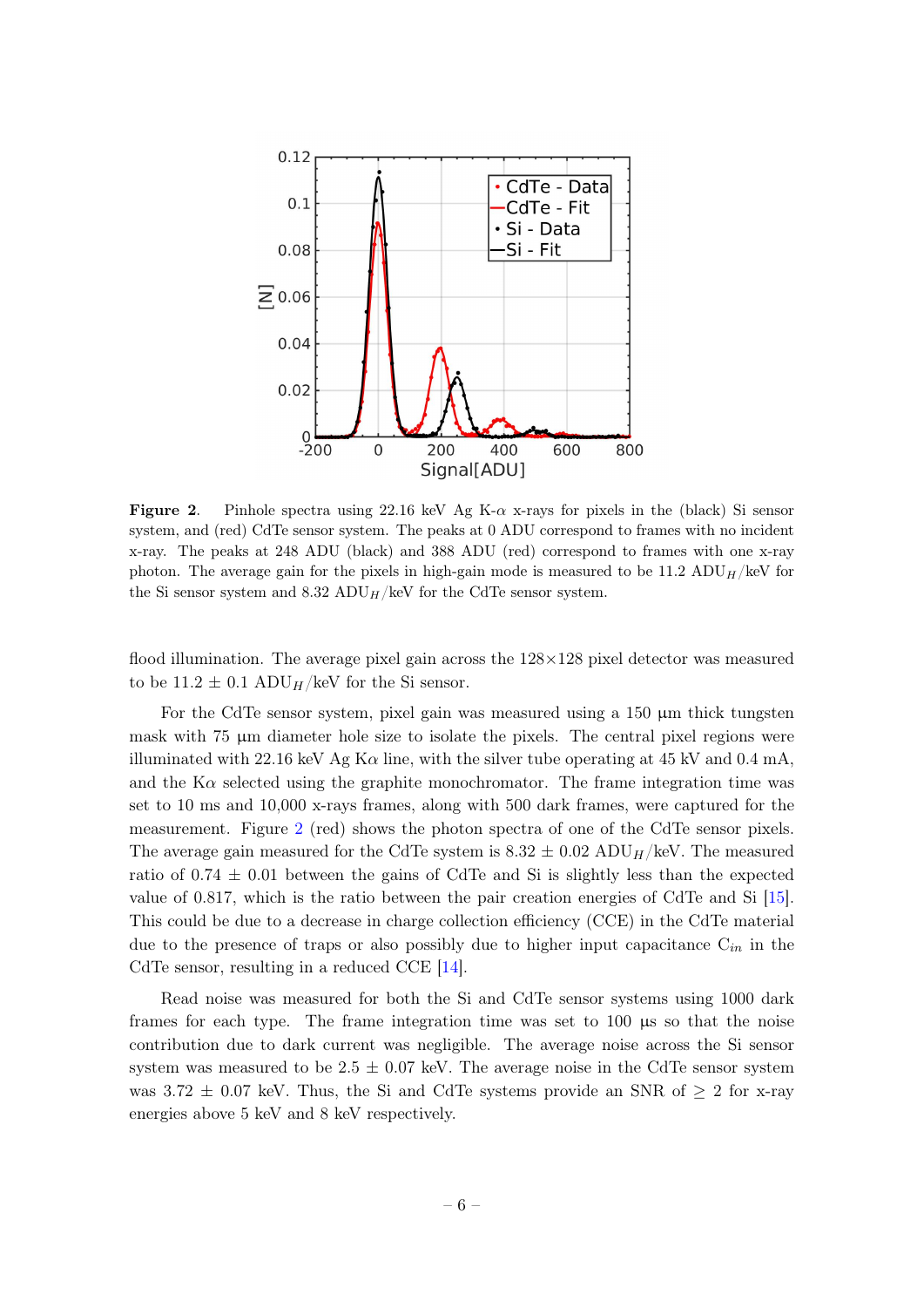#### <span id="page-7-0"></span>3.3 Analog and digital data merging

As described in section [2.1,](#page-2-1) the MM-PAD-2.1 output has analog and digital data streams which need to be scaled and added together to get the total incident signal. The use of an adaptive gain stage requires another scaling factor between the analog data obtained in low or high gain mode. As a matter of convenience, we scale both the low-gain analog data and the digital data to data taken in the high-gain mode, expressed in units of  $\text{ADU}_H$ . The total pixel signal is found using the following formula :

$$
S_{total} = S_{ana}(1 - G) + (C_A S_{ana} + O_A)G + C_D S_{dig},
$$
\n(3.1)

where  $S_{total}$  is the total signal incident on the pixels (in units of  $\text{ADU}_H$ ),  $S_{ana}$  is the residual analog output from the pixel (digitized via off-chip ADC) corresponding to the integrated charge remaining in the front-end at the end of an integration cycle after any and all charge removal steps,  $S_{diq}$  is the number of digital counts (number of charge removals in the pixel), G is the gain bit where 0 indicates high-gain mode and 1 indicates low-gain mode,  $C_A$  is a scale factor between the analog data in high and low gain modes,  $O<sub>A</sub>$  is the offset between high gain and low gain analog data, and  $C_D$  is a calibration factor to scale digital data with the high-gain analog data. The calibration factors provide a linearized output for each pixel. An additional constant per pixel is needed to normalize the response of each pixel relative to all other pixels in the array. The inter-pixel calibration is taken care of by multiplying  $S_{total}$  with the pixel gain, scaling the total signal from  $ADU_H$  to keV, as described in section [3.2.](#page-5-0)

To determine  $C_A$ ,  $O_A$  and  $C_D$  for each pixel, a data set is taken consisting of flood field illuminations for a series of integration times. For the Si sensor system, the detector was illuminated by a flood field from a 50 W molybdenum anode tube operating at 25 kV and 0.210 mA. The frame integration time was varied from 100 µs to 9 s with 200 x-ray frames captured for each integration time. Data times were chosen to span each of the operating regions with multiple integration time (the regions to be covered are the high gain analog region, the low gain analog region, and the digital counting region). For the CdTe sensor system, the detector was exposed to a flood field from a 50 W silver anode tube, operated at 30 kV and 0.2 mA. The integration time was varied from 100  $\mu$ s to 100 ms for this system, with 200 x-ray frames captured for each integration time.

Figure [3](#page-8-0) shows the residual analog data,  $S_{ana}$  (top left), and the digital data,  $S_{dig}$ (bottom left), for different frame integration times for a typical pixel in the Si system. The data is color coded according to gain bit and digital count for a given frame. The spread in the data points at any given time corresponds to the shot noise in the x-ray signal per frame. The analog data shows a steep rise at short times (black points) with the system in high gain. Red points show the response after the system has transitioned into low gain.  $C_A$  was determined by taking the ratio of the slopes in these two regions.  $O_A$  is the offset needed to align the scaled low-gain data with the high-gain curve. Finally,  $C_D$  was determined by a least squares fit of the analog data (scaled to high-gain units) and the digital data. The average  $C_A$ ,  $O_A$  and  $C_D$  across the detector for the Si sensor system were determined to be  $17.82 \pm 1.04$  ADU<sub>H</sub>/ADU<sub>L</sub>,  $(-1.4 \pm 0.1) \times 10^4$  ADU<sub>H</sub> and  $(7.5 \pm 0.1) \times 10^5$  ADU<sub>H</sub> (i.e. 6.7)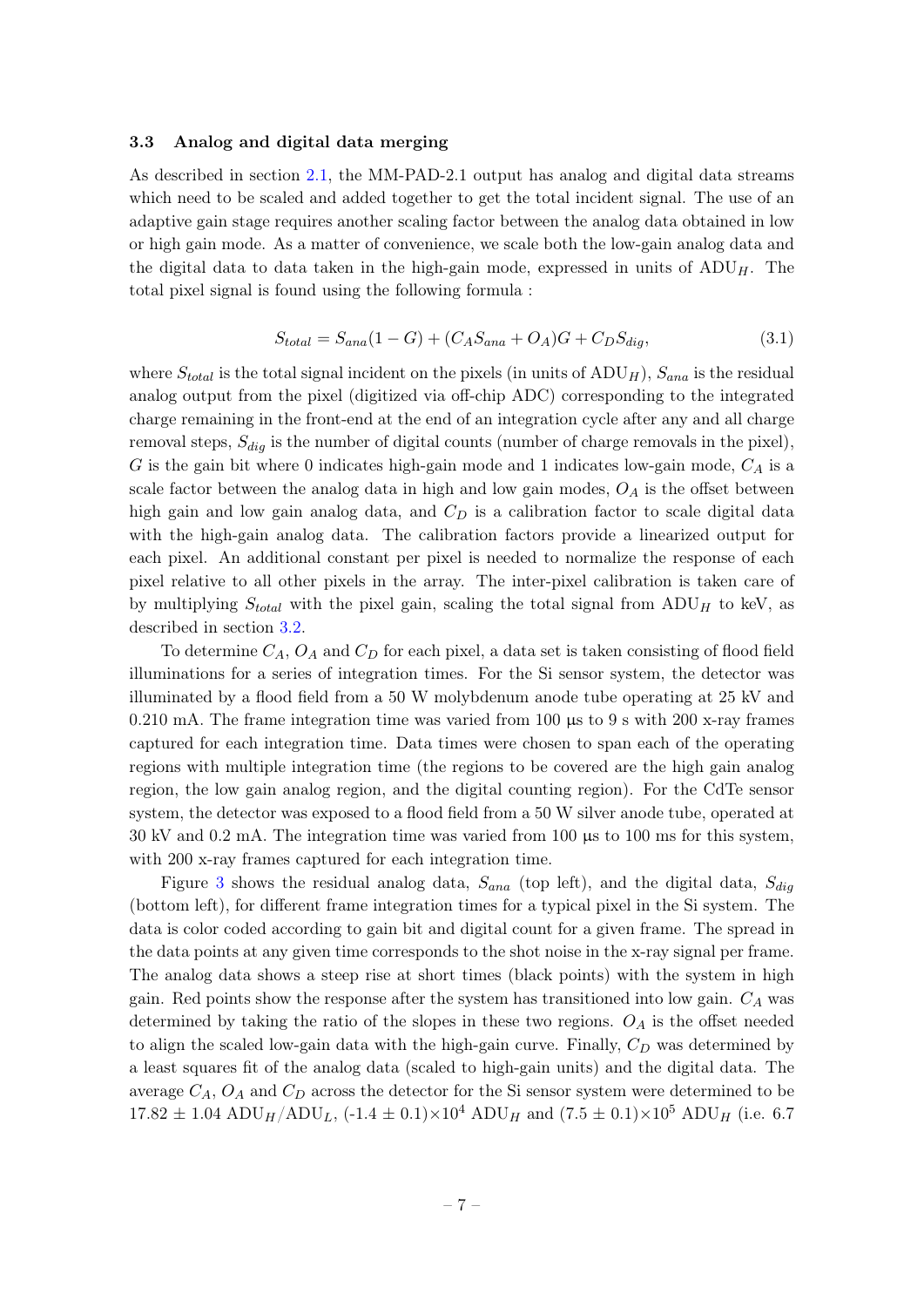

<span id="page-8-0"></span>Figure 3. Pixel response as a function of integration time for constant illumination. Data from a single pixel in the Si sensor system. (Top left) Unscaled raw analog data (in units of raw ADU, i.e. the direct raw output from the ADC) as a function of integration time. (Bottom left) Digital data from this pixel as a function of integration time. Black points in both plots correspond to all frames where the pixel was in high gain and red points correspond to all frames where the pixel was in low gain but did not have any charge removals. All the subsequent points are color coded and are matched between the analog and digital data according to the number of charge removals which occurred in the frame. (Top right) Total signal intensity, averaged across all frames for a given integration time, obtained by combining and scaling the analog and digital data together to  $\text{ADU}_H$ . A straight line (red dashed line), fit only to the high gain region, is extrapolated for all integration times. (Lower right) Residual between the fit and the combined data, shown as percentage of the fit value.

MeV charge per removal). For the CdTe sensor system  $C_A$ ,  $O_A$  and  $C_D$  were determined to be 18.98  $\pm$  2.51 ADU<sub>H</sub>/ADU<sub>L</sub>, (-1.5  $\pm$  0.2 )×10<sup>5</sup> ADU<sub>H</sub>, and (6.7  $\pm$  0.1)×10<sup>5</sup> ADU<sub>H</sub> (i.e. 8.1 MeV charge per removal). The variations reported in the calibration constants are due to pixel-to-pixel nonuniformities. The measured constants have been observed to be stable over the duration of the measurements and the uncertainty in the determination of any given constant is less than 1%.

 $C_A$  can also be used to get an estimate of the pixel input capacitance,  $C_{in}$ .  $C_{in}$  (labeled in figure [1\)](#page-3-0) is the parasitic capacitance at the pixel input node and has contributions from the CMOS circuitry, the sensor bulk, the bump-bonds and the bond pads as discussed in [\[14\]](#page-16-0).  $C_{in}$  causes a decrease in the charge collection efficiency as the photogenerated charge gets divided between the feedback capacitor  $C_F$  and  $C_{in}$ . This system can be modeled as a circuit with zero  $C_{in}$  and an effective feedback capacitor  $C_{Feff}$ , given by :

<span id="page-8-1"></span>
$$
C_{Feff} = C_F \frac{C_{in} + (1 + A)C_F}{(1 + A)C_F},
$$
\n(3.2)

where  $A$  is the open-loop voltage gain. For the MM-PAD-2.1, the feedback capacitance in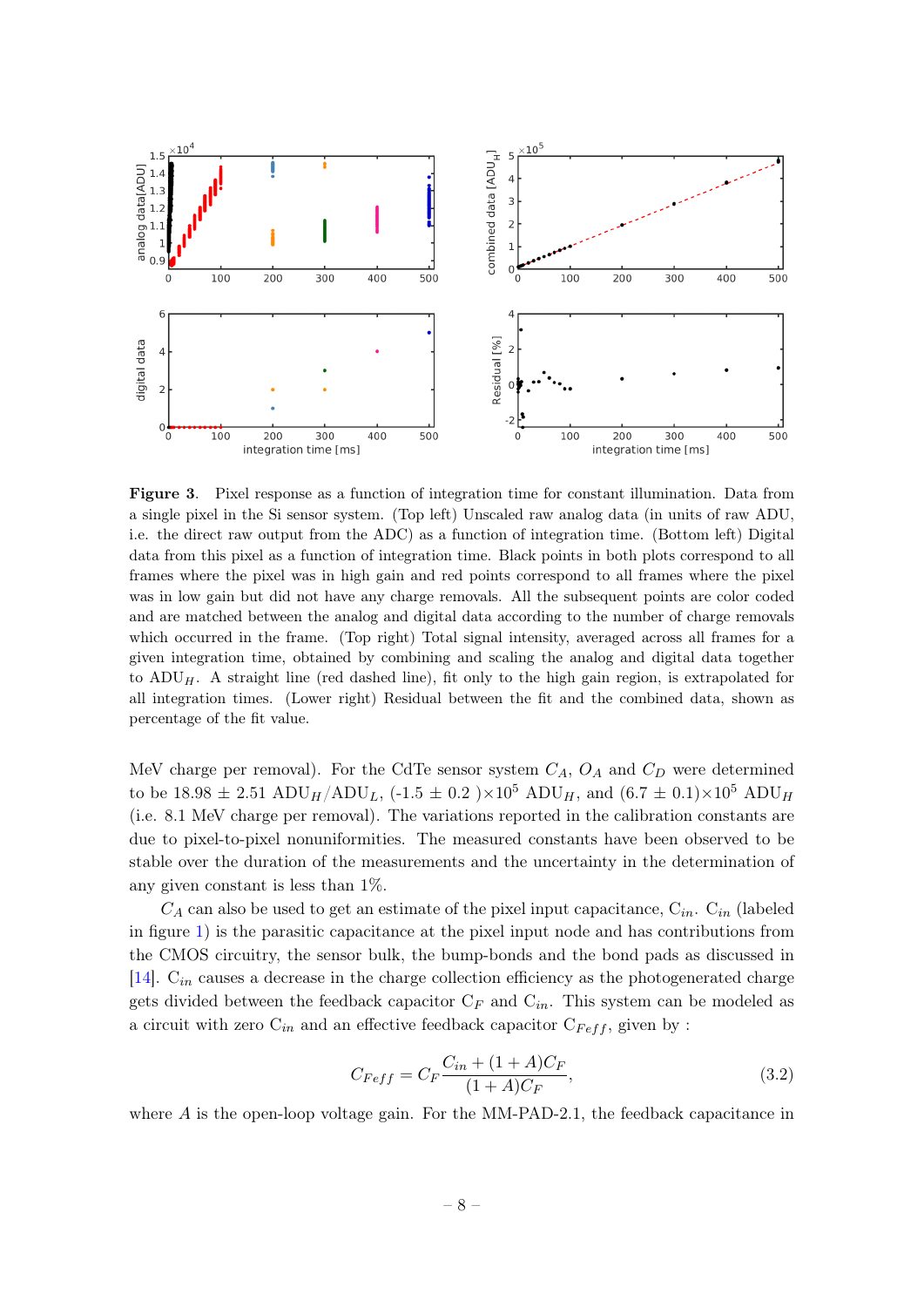high-gain mode,  $C_{FH}$ , is 40 fF and in low-gain mode,  $C_{FL}$ , is 880 fF. From standard SPICE simulations of the amplifier,  $A$  is expected to be from 34 to 39 dB over the range of mobility parameters for the process used in the fabrication of the ASIC. We assume that the effective feedback capacitance in low-gain mode,  $C_{FLeft}$ , is 880 fF, its as-designed value, which is then scaled by  $C_A$  to obtain  $C_{F H eff}$ , the effective feedback capacitance in high-gain mode. Equation [3.2](#page-8-1) is then used to estimate  $C_{in}$ . For the Si sensor system,  $C_{FHeff}$  is estimated to be 49.38 ± 2.88 fF, yielding a  $C_{in}$  estimate of ~240-450 fF. For the CdTe system,  $C_{FHeff}$ is estimated to be 46.36  $\pm$  6.13 fF and there is a large uncertainty in the estimated  $C_{in}$  $(\sim10-510 \text{ fF})$  for the system.

#### <span id="page-9-0"></span>3.4 Edge response

The spatial resolution of the detector was determined by measuring the edge spread function (ESF), which is the response to a step function of x-ray intensity vs. position. The ESF of a detector is used to determine the effective charge cloud size in the sensor for the corresponding incident x-ray energies, which has a direct impact on the spatial performance of the sensor. To measure the ESF, a tantalum knife edge was placed in front of the detector, slightly tilted ( $\theta$ =0.94° for the Si sensor,  $\theta$ =1.36° for the CdTe sensor) with respect to the columns such that a few columns were partially covered by the knife edge. The particular angle of tilt is not important as long as it is small. Angles around  $1-2°$  allow the edge spread function to be sampled at sub-pixel resolution in a single image as pixels along the knife edge are covered fractionally more and more by the knife as one translates along the knife edge. The Si detector was illuminated by a 50 W silver anode tube, positioned 50 cm away from the detector and operated at 47 kV and 0.4 mA. The CdTe detector was illuminated by a 50 W silver anode, positioned 50 cm away from the detector, and operated at two different tube voltages of 26 kV and 47 kV, at 0.4 mA. An additional filter of 1 mm aluminum was used at the 47 kV setting for the CdTe, to increase the average energy of the incoming beam. For Si, the frame integration time was set to 10 s. 1000 x-ray frames and 100 dark frames were captured, while for CdTe, the frame integration time was set to 20 ms, and 200 x-ray frames and 100 dark frames were captured. Figure [4](#page-10-1) (top left) shows the total signal in the Si detector when partially covered by the knife edge. The knife-edge data is normalized by dividing by a data set taken without the knife.

The distance from the center of each pixel in the image to the knife-edge (along the normal to the edge) can be computed. Data within 2 pixels of the edge is shown in figure [4](#page-10-1) (middle). The ideal pixel response would be a one pixel wide linear ramp. Charge spread within the sensor can be seen with the deviations from this response. The convolution of the ideal response ramp with a Gaussian with varying width was fit to the ESF data. The width of the fitted Gaussian is a measure of the charge spread in the sensor. The fitted functions had a width of 20  $\mu$ m for Si, 20  $\mu$ m for CdTe at 26 kV tube bias, and 30  $\mu$ m for CdTe at 47 kV tube bias. The reduced resolution in the last case is expected since a significant fraction of the incident x-rays are above the energy threshold for fluorescence production in Cd or Te. These fluorescent x-rays spread within the sensor material and are reabsorbed a distance away from the initial interaction point.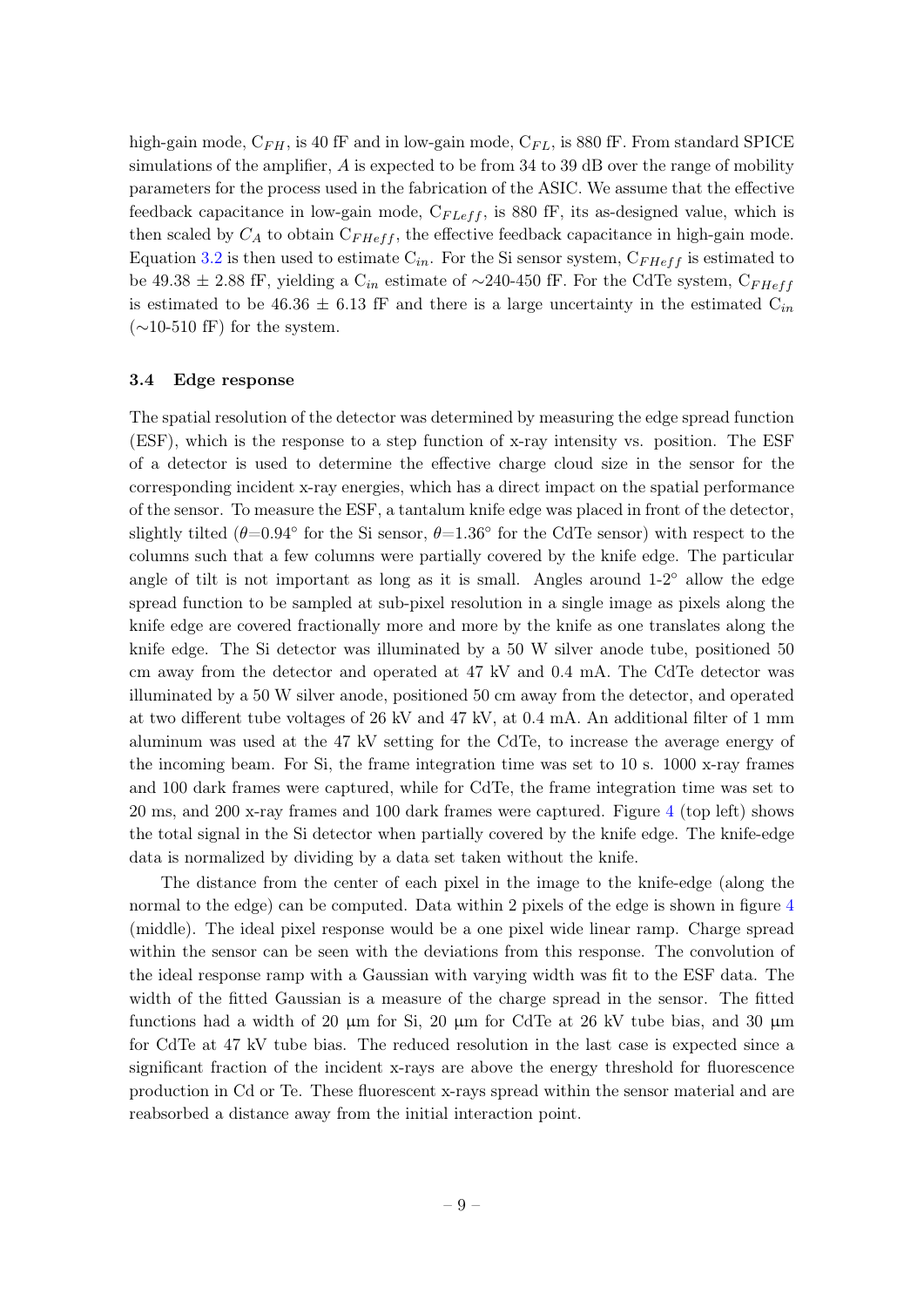

<span id="page-10-1"></span>Figure 4. Detector resolution measurements. (Top right) Edge response measurement setup. An x-ray tube, with optional Al filter, flood illuminates the detector. A tantalum knife is placed in front of the detector at a small angle relative to the detector pixel columns. (Top left) An image of the detector response for the Si system. (Middle row) The edge spread function for the Si (left) and CdTe (middle at 26 kV tube bias without filter and right at 47 kV tube bias with 1 mm Al filter). The dashed lines represent the boundaries of the  $150 \mu m$  pixel. Also shown is the best fit of a convolution of an ideal pixel response (a one pixel wide ramp function) with a Gaussian, to the data. (Bottom row) The respective line spread functions obtained by taking the derivative of each of the functions fit to the ESF measurements.

One can determine the line spread function (LSF), which is the response to an infinitely thin line illumination, by taking the derivative of the fit to the ESF. This is shown in figure [4](#page-10-1) (bottom). Again, one can observe the reduced resolution for high energy x-rays in the CdTe system.

#### <span id="page-10-0"></span>3.5 Fast-framing characterization

The fast-framing capabilities of the Si MM-PAD-2.1 ASIC system were shown using an in-house Rigaku RU-3HR copper rotating anode x-ray source. This x-ray source has a 3-phase power supply input which results in an output source intensity variation of 360 Hz. The timing performance of the MM-PAD-2.1 detector was measured by extracting this frequency of source intensity variation. The x-ray tube was operated at 38 kV and 40 mA.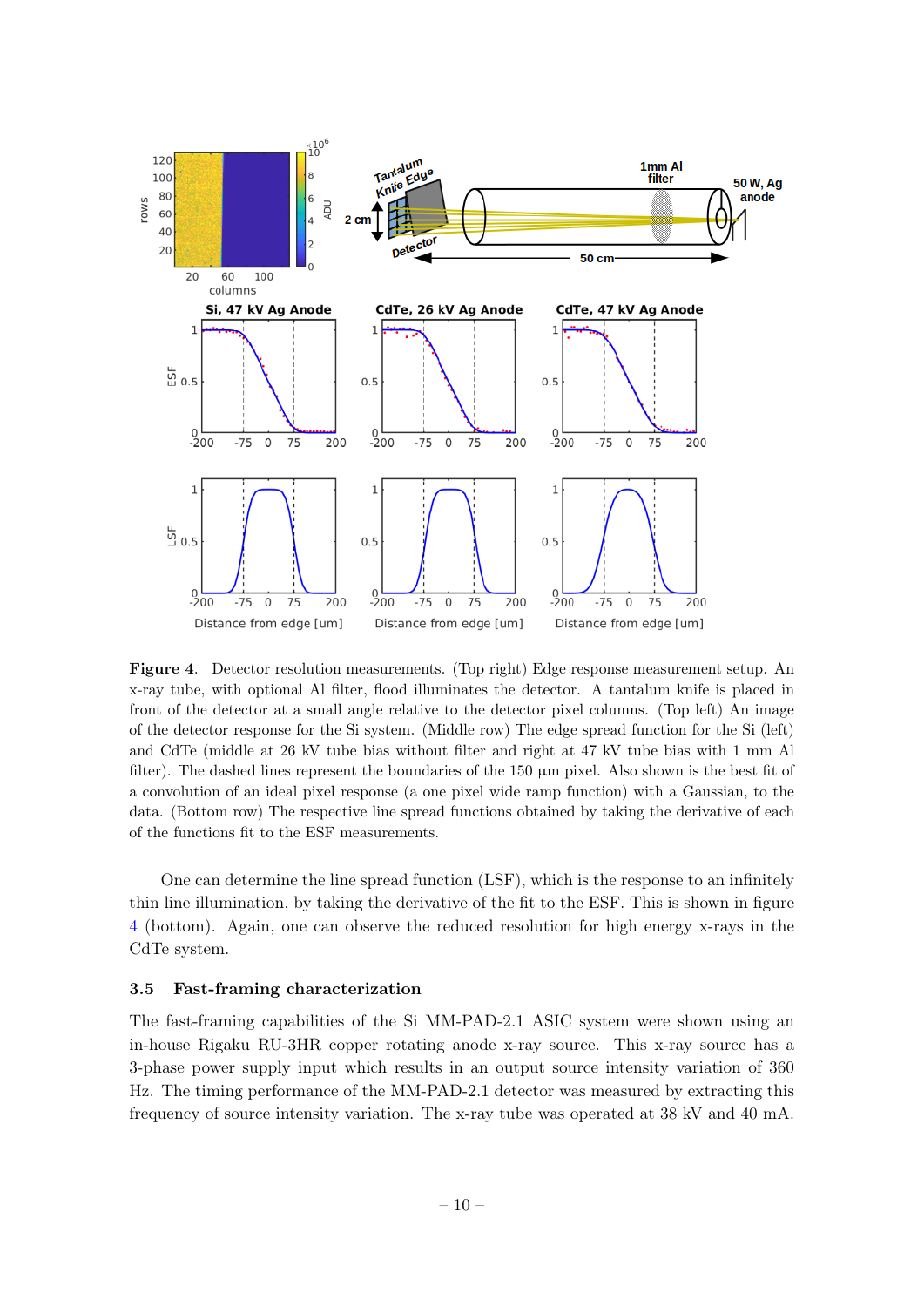

<span id="page-11-1"></span>Figure 5. (Top) Background subtracted signal intensity per frame, as recorded by the Si MM-PAD-2.1 vs frame number, with a frame integration time of 100 us. The copper rotating anode x-ray source intensity varies by 360 Hz, as also recorded by the detector. (Bottom) A fast Fourier transformation of the signal above extracts a signal frequency of  $361\pm1$  Hz, which matches very closely to the source intensity variation.

The unfocused beam spanned  $12\times8$  pixels (FWHM), with an average incident flux of  $\sim10^7$  $ph/s/mm^2$ . Figure [5](#page-11-1) (top) shows the background subtracted signal summed across  $20\times14$ pixels illuminated by the beam. The signal was observed to vary periodically over time, within  $\sim \pm 35\%$  of the average incident signal. 5000 frames were captured, with a measured frame rate of 9.9 kHz, and a frame integration time of 100 µs. The fast Fourier transform (FFT) algorithm from Matlab was then used to extract the frequency of the signal variation, shown in figure [5](#page-11-1) (bottom). The leading frequency extracted from the signal variation was  $361\pm1$  Hz, close to the expected 360 Hz. No other notable frequency peaks were extracted from the FFT, and the other frequencies extracted by it can be attributed to noise and pickup in the system.

#### <span id="page-11-0"></span>3.6 Performance of CdTe MM-PAD-2.1 for high-energy x-rays

The performance of CdTe MM-PAD-2.1 was measured at the Cornell High Energy Synchrotron Source (CHESS) for high-energy x-rays under both high-flux (up to  $10^{12}$  keV/s/mm<sup>2</sup>) and low-flux (average of  $\ll 1$  x-rays/pixel/100  $\mu$ s) illumination at beamline 3A. The beamline is fed with a 1.5m long CHESS Compact Undulator (CCU) [\[16,](#page-16-2) [17\]](#page-16-3) and a silicon <220>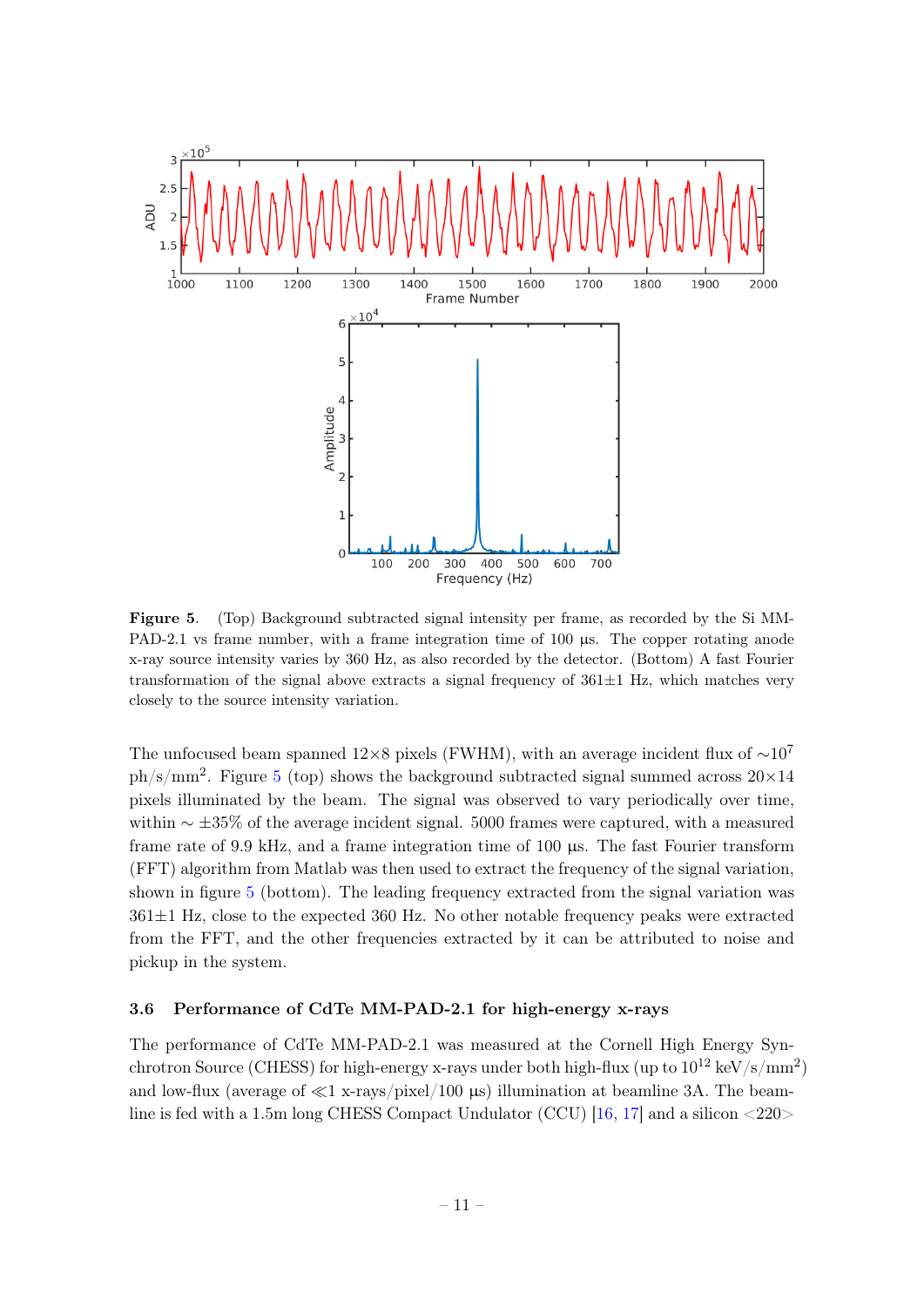

<span id="page-12-1"></span>Figure 6. (Left) An example of a single low-flux signal frame in a CdTe MM-PAD-2.1, shown for a subset of pixels, with an incident x-ray energy of 61.332 keV and a 1.4 mm thick aluminum attenuator attached in front of the detector. The z-axis is depicted in 61.332 keV photon equivalent signal, and the bright spots in the image correspond to single or double x-ray photon events. (Right) Histogram of the recorded signal in a subset of pixels (left image) over 40,000 frames showing not only the 0,1,2 photon peaks, but also the CdTe fluorescence and escape peaks, as labeled.

monochromator is used to isolate 61.332 keV x-rays. The incoming beam was not perfectly monochromatic as ∼2.5% of the total photons in the beam were 122.664 keV second harmonic x-rays. Guard slits were used to set the beam size 1 m upstream of the detector, and steel attenuators of different thickness were used to vary the incident flux. An ionization chamber, immediately downstream of the slits was used to measure the incident flux for the high-flux characterization measurements.

#### <span id="page-12-0"></span>3.6.1 Low-flux performance

For low-flux characterization, the frame integration time was set to 100  $\mu$ s, with 100  $\mu$ m  $\times$ 100 µm beam size, no steel attenuator and a 1.4 mm thick aluminum attenuator attached immediately upstream of the detector. 40,000 frames were captured, with an average incident flux of  $\ll$ 1 x-rays/frame for 99% of the pixels and ∼2 x-rays/frame for the rest of the pixels. Figure [6](#page-12-1) (left) shows an example of a single signal frame in the detector, where the signal is depicted in 61.322 keV photons equivalent. The spectrum of the recorded signal from the incident  $61.332 \text{ keV}$  $61.332 \text{ keV}$  x-rays across the  $40,000$  frames is shown in figure 6 (right) for a subset of pixels  $(43\times25$  pixels). Note that the histogram is comprised primarily from pixels with a flux of  $\ll 1$  x-rays/pixel/frame. CdTe exhibits fluorescence at the K $\alpha$  energies of Cd at 23.2 keV and Te at 27.5 keV. Apart from the 0, 1 and 2 photon peaks of 61.332 keV, these x-ray fluorescence peaks and corresponding fluorescent escape peaks are also seen in the spectrum.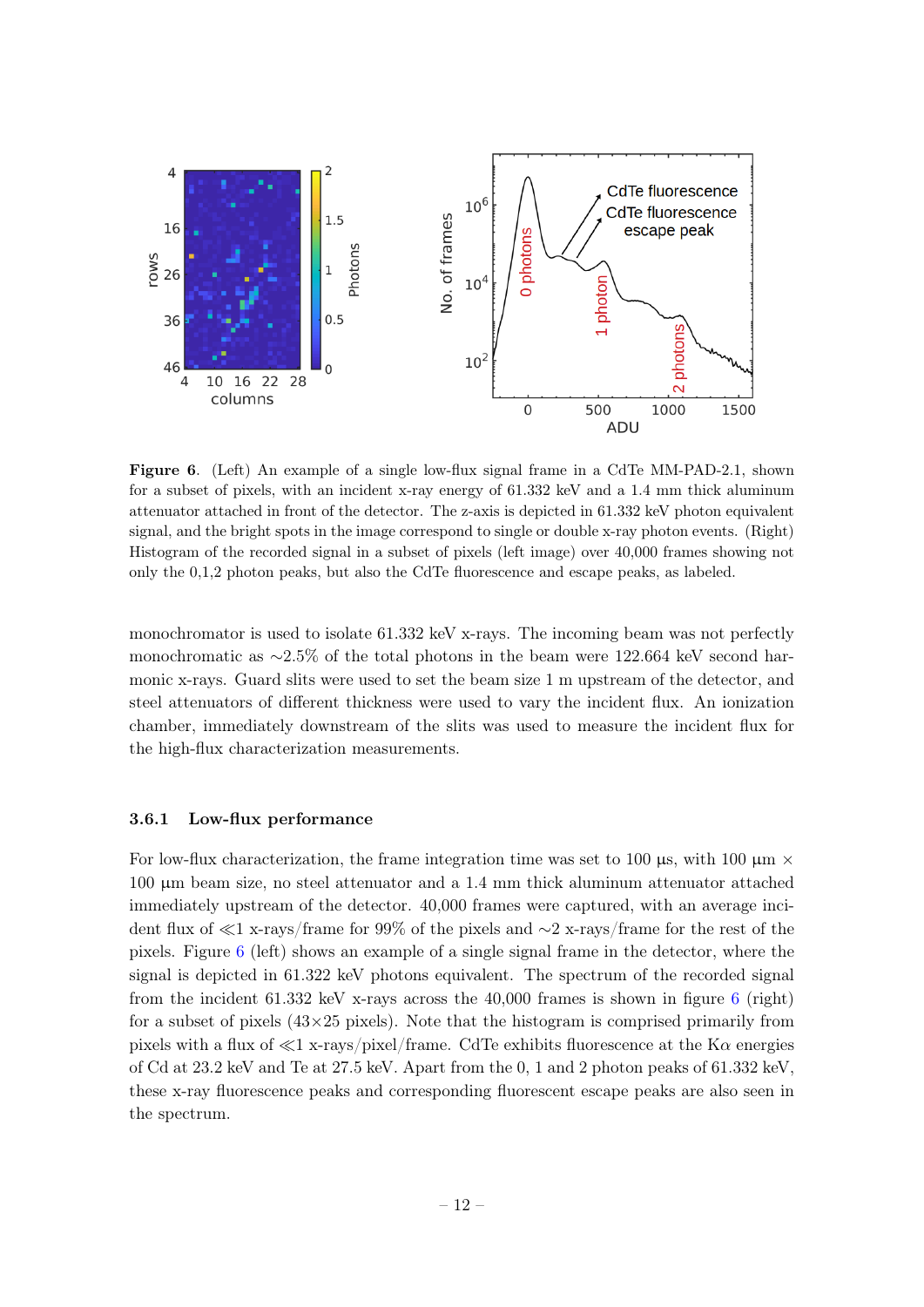#### <span id="page-13-0"></span>3.6.2 High-flux performance

CdTe is known to polarize under high incident x-ray fluence. Previous measurements on the CdTe first generation MM-PAD hybrid detector [\[5\]](#page-15-3) have shown that polarization effects becomes apparent at  $10^{11}$  keV/mm<sup>2</sup> accumulated absorbed dose and are much more pronounced at  $10^{12}$  keV/mm<sup>2</sup> accumulated absorbed dose. The effects of polarization includes reduction in charge collection efficiency (count rate deficit), worsened image uniformity across the detector, and lateral movement of charge between polarized and unpolarized regions, resulting in degradation of the resolution and distortions.

Polarization in the sensor material can be reset by letting the sensor sit under no radiation for an extended period of time, ranging from hours to days depending on the extent of polarization, or applying a forward bias for a short amount of time. Here, the sensor was reset by setting the sensor bias to -5 V for 1 minute, after which the bias was brought up to the operating value of the reverse bias at 400 V [\[5\]](#page-15-3).

The effect of polarization, and in particular, the count rate deficit for different incident doses was measured for the CdTe MM-PAD-2.1. The incident flux was varied using six steel attenuators settings ranging from 0 mm (no attenuator) to 12 mm. Due to the presence of the second harmonic in the incident beam, the percentage of 122.664 keV photons increased in the incident beam as the attenuator thickness increased. The resultant incident flux varied from  $10^{12}$  keV/s/mm<sup>2</sup> to  $3\times10^9$  keV/s/mm<sup>2</sup> in a beam size set by slits to 600  $\mu$ m (height) by 2 mm (width). The spot size on the detector face was about  $16\times6$  pixel (FWHM) due to beam divergence. The frame integration time was set to 100 µs and 10,000 frames were captured for each steel attenuator setting. Before illuminating the sensor and capturing these 10,000 frames for any attenuator setting, the sensor was first reset and de-polarized. Figure [7](#page-14-1) shows the normalized signal in the detector as a function of time, for various incident dose rates. Polarization is observed to occur more quickly for higher incident dose. The effect of polarization can be measured in terms of 'polarization time', which we define as the time it takes for the signal to drop to 95% of its initial value. For an incident dose rate of  $10^{12}$  keV/s/mm<sup>2</sup>,  $4\times10^{11}$  keV/s/mm<sup>2</sup> and  $9\times10^{10}$  keV/s/mm<sup>2</sup>, the polarization time was measured to be 70  $\pm$  20 ms, 290  $\pm$  60 ms and 350  $\pm$  120 ms respectively. For the dose rate of  $2\times10^{10}$  keV/s/mm<sup>2</sup> and below, no significant polarization was observed. This observation agrees with previous polarization studies done for CdTe [\[5\]](#page-15-3).

## <span id="page-13-1"></span>4 Conclusions

Characterization measurements were conducted for the 128×128 pixel Si and CdTe MM-PAD-2.1. The full-scale prototype of the MM-PAD-2.1 detector is planned to be a  $2\times3$ tiled system (256  $\times$  384 pixels), each tile constituting a 128 $\times$ 128 pixel hybrid module with CdTe as the sensor. The performance of the CdTe detector was tested for high energy x-rays under high and low flux at CHESS. Fluorescence in the CdTe was observed at low flux for an incident x-ray energy of 61.332 keV. For average beam energies lower than the fluorescence energies of Cd and Te the resolution performance of CdTe and Si MM-PAD-2.1 were comparable. The CdTe MM-PAD-2.1 detector showed polarization for an incident flux of  $\sim 10^{11}$  keV/s/mm<sup>2</sup> and higher, with the degradation in performance more rapid at higher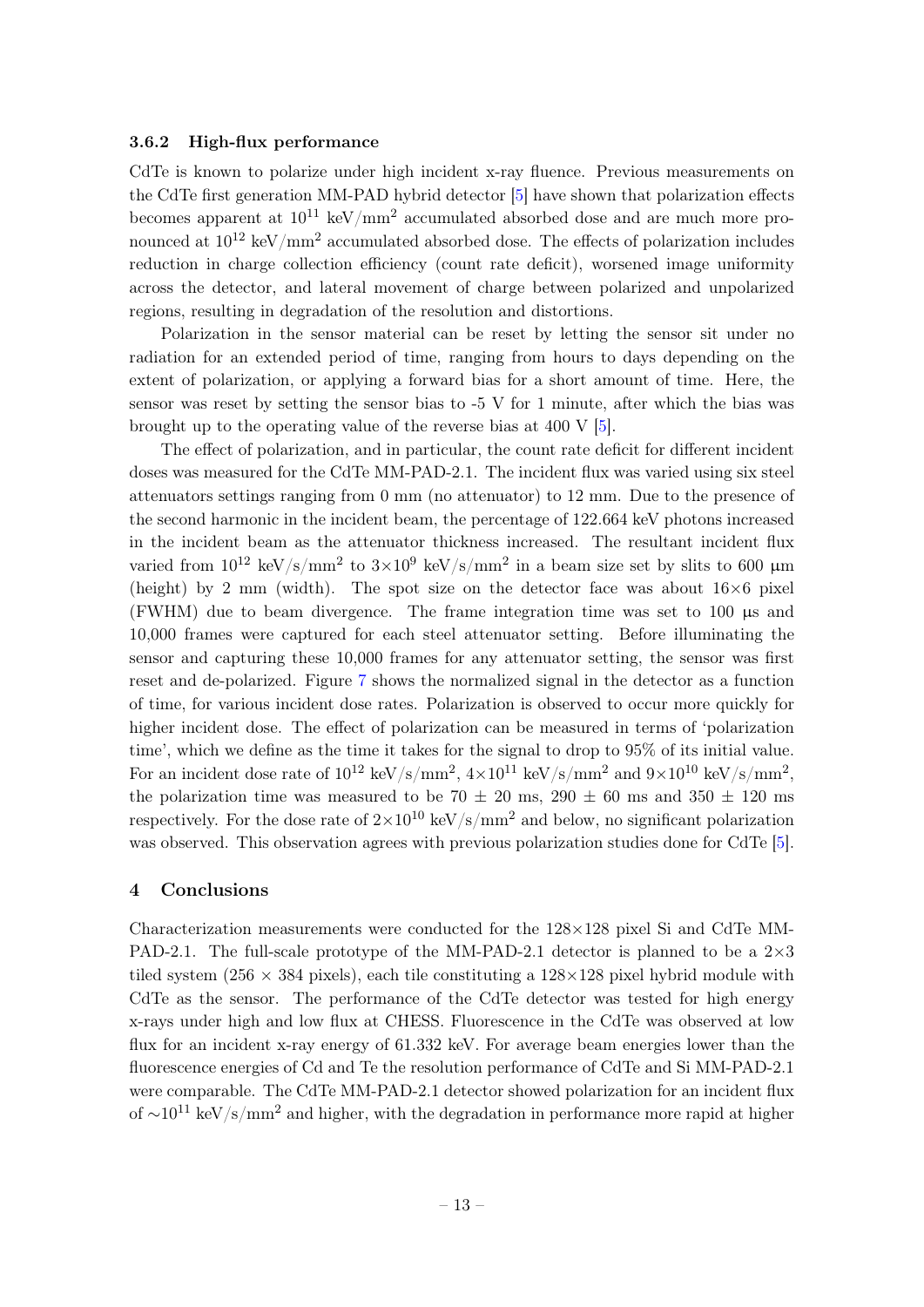

<span id="page-14-1"></span>Figure 7. The normalized signal in the CdTe MM-PAD-2.1 decreases over time for high incident dose rates due to polarization. The black boxes indicate the time at which the signal reaches 95% of its original value.

incident flux. Future explorations include revision of the pixel layout by including radiation hard layout techniques, as well as the use of other high-Z sensors such as Ge which do not present the problem of polarization while providing high quantum efficiency even at high x-ray energies.

# Acknowledgments

Support for detector development at Cornell has come from U.S. Dept. of Energy grants DE-FG02-10ER46693, DE-SC0016035, DE-SC0004079, and DE-SC0017631. This work is based upon research conducted at the Center for High Energy X-ray Sciences (CHEXS) which is supported by the National Science Foundation under award DMR-1829070. We are grateful to our collaborators at the Advanced Photon Source (Argonne National Laboratory), especially Nino Miceli and John Weizeorick, for many useful discussions concerning this detector project.

# References

<span id="page-14-0"></span>[1] S. Shin, New era of synchrotron radiation: fourth-generation storage ring, AAPPS Bulletin 31 (2021) 21.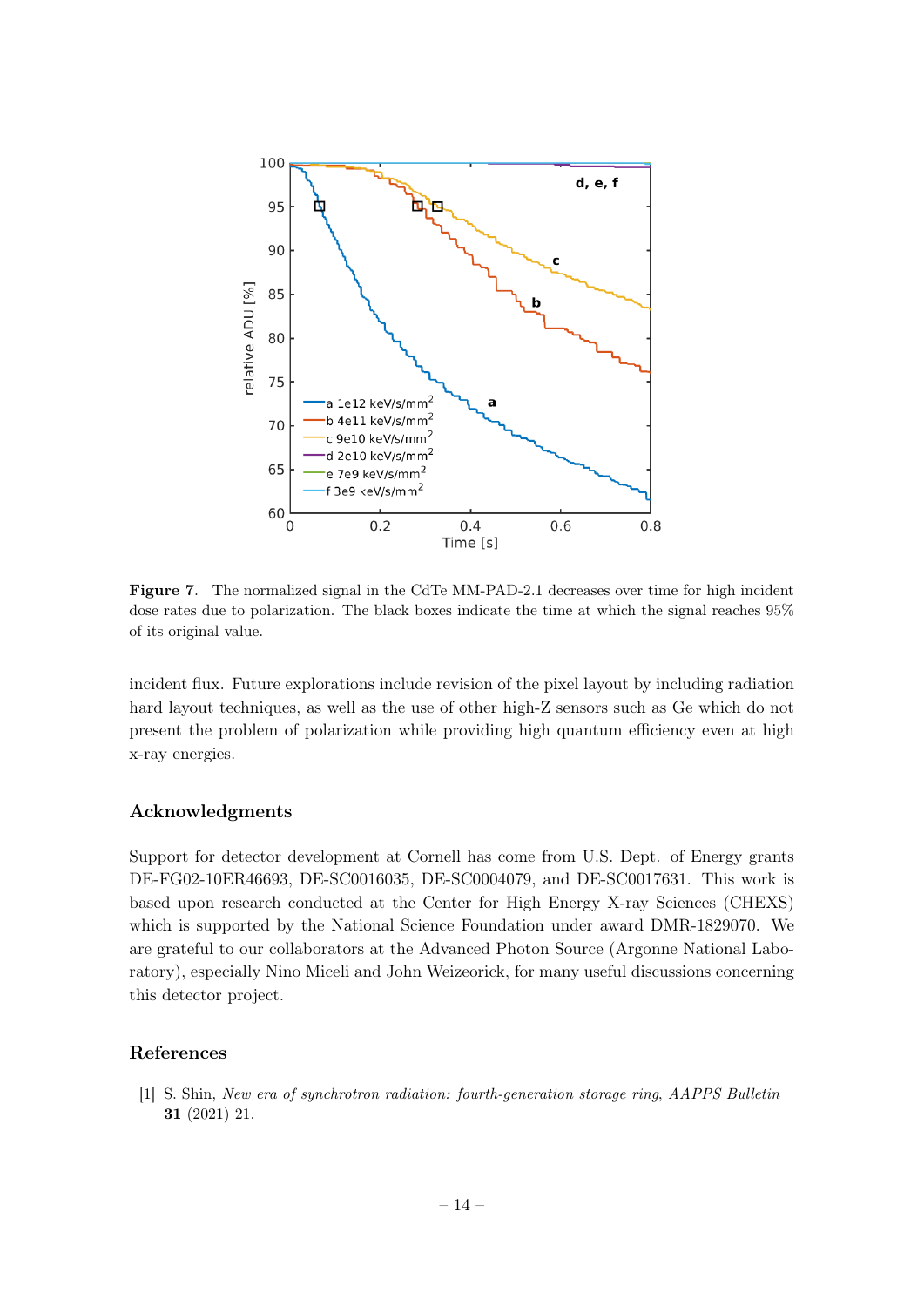- <span id="page-15-0"></span>[2] R. Ballabriga, J. Alozy, M. Campbell, E. Frojdh, E.H.M. Heijne, T. Koenig, X. Llopart, J. Marchal, D. Pennicard, T. Poikela, L. Tlustos, P. Valerio, W. Wonga and M. Zuber, Review of hybrid pixel detector readout ASICs for spectroscopic X-ray imaging, JINST 11 (2016) P01007.
- <span id="page-15-1"></span>[3] D.R. Schuette, A mixed analog and digital pixel array detector for synchrotron X-ray imaging, Ph.D. dissertation (2008) Cornell University, Ithaca, NY, USA.
- <span id="page-15-2"></span>[4] M.W. Tate, D. Chamberlain, K.S. Green, H.T. Philipp, P. Purohit, C. Strohman, and S.M. Gruner, A medium-format, mixed-mode pixel array detector for kilohertz x-ray imaging, Journal of Physics: Conference Series 425 (2013) 062004.
- <span id="page-15-3"></span>[5] J. Becker, M. W. Tate, K. S. Shanks, H. T. Philipp, J. T. Weiss, P. Purohit, D. Chamberlain, J. P. C. Ruff and S. M. Gruner, Characterization of CdTe Sensors with Schottky Contacts Coupled to Charge-Integrating Pixel Array Detectors for X-Ray Science, JINST 11 (2016) P12013.
- <span id="page-15-4"></span>[6] K. Giewekemeyer, H. T Philipp, R. N. Wilke, A. Aquila, M. Osterhoff, M. W. Tate, K. S. Shanks, A. V Zozulya, T. Salditt, S. M. Gruner, A. P. Mancuso, High-dynamic-range coherent diffractive imaging: ptychography using the mixed-mode pixel array detector, J. Synchrotron Radiat. 21 (2014) P1167-74.
- [7] K. Giewekemeyer, A. Aquila, N.-T. D. Loh, Y. Chushkin, K. S. Shanks, J.T. Weiss, M. W. Tate, H. T. Philipp, S. Stern, P. Vagovic, M. Mehrjoo, C. Teo, M. Barthelmess, F. Zontone, C. Chang, R. C. Tiberio, A. Sakdinawat, G. J. Williams, S. M. Gruner and A. P. Mancusoa, Experimental 3D Coherent Diffractive Imaging from photon-sparse random projections, IUCrJ 6 (2019) 357-365.
- <span id="page-15-5"></span>[8] K. Chatterjee, J. Y. P. Ko, J. T. Weiss, H. T. Philipp, J. Becker, P. Purohit, S. M. Gruner and A. J. Beaudoin, Characterization of CdTe Sensors with Schottky Contacts Coupled to Charge-Integrating Pixel Array Detectors for X-Ray Science, J. Mech. Phys. Solids 109 (2017) 95-116.
- <span id="page-15-6"></span>[9] J. T. Weiss, K. S. Shanks, H. T. Philipp, J. Becker, D. Chamberlain, P. Purohit, M. W. Tate, S. M. Gruner, High Dynamic Range X-ray Detector Pixel Architectures Utilizing Charge Removal, IEEE Trans. Nucl. Sci 64 (2017) 4.
- <span id="page-15-7"></span>[10] J. T. Weiss, Development of a high dynamic range pixel array detector for synchrotrons and XFELs, Ph.D. dissertation (2017) Cornell University,Ithaca, NY, USA.
- <span id="page-15-8"></span>[11] K. Shanks, H. T. Philipp, J. T. Weizeorick , M. Hammer, M. W. Tate, H. Hu, P. Purohit, J. D. Baldwin, A. Miceli, J. Thom-Levy, S. M. Gurner, Characterization of a small-scale prototype detector with wide dynamic range for time-resolved high-energy x-ray applications, IEEE Trans. Nucl. Sci (2021) 1-1.
- <span id="page-15-9"></span>[12] A. Allahgholi, J. Becker, A. Delfs, R. Dinapoli, P. Göttlicher, H. Graafsma, D. Greiffenberg, H. Hirsemann, S. Jack, A. Klyuev, H. Krüger, M. Kuhn, T. Laurus, A. Marras, D. Mezza, A. Mozzanica, J. Poehlsen, O. Shefer Shalev, I. Sheviakov, B. Schmitt, J. Schwandt, X. Shi, S. Smoljanin, U. Trunk, J. Zhang, M. Zimmer, Megapixels @ Megahertz - The AGIPD high-speed cameras for the European XFEL, Nuclear Inst. and Methods in Physics Research A. 942 (2019) 162324.
- <span id="page-15-10"></span>[13] A. Mozzanica, A. Bergamaschi, M. Brueckner, S. Cartier, R. Dinapoli, D. Greiffenberg, J. Jungmann-Smith, D. Maliakal, D. Mezza, M. Ramilli, C. Ruder, L. Schaedler, B. Schmitt, X.